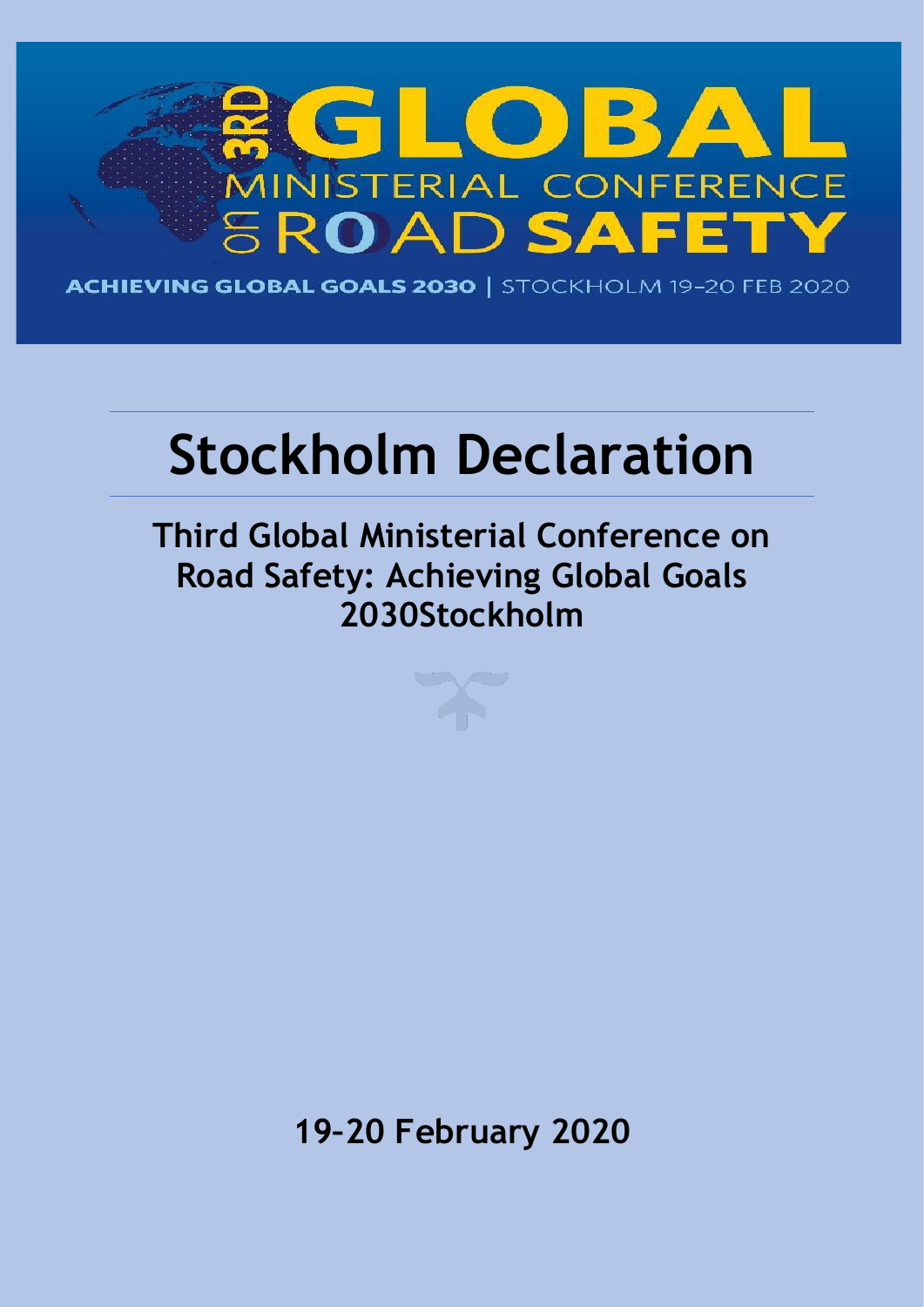## **Stockholm Declaration**

### **Third Global Ministerial Conference on Road Safety: Achieving Global Goals 2030**

#### **Stockholm, 19–20 February 2020**

We, Ministers and Heads of Delegations as well as representatives of international, regional and sub-regional governmental and nongovernmental organizations and the private sector gathered in Stockholm, Sweden, on 19 and 20 February 2020 for the Third Global Ministerial Conference on Road Safety;

Acknowledge the leadership of the Government of Sweden in preparing and hosting this Third Global Ministerial Conference on Road Safety;

Commend the Government of the Russian Federation for hosting the First Global Ministerial Conference on Road Safety in 2009, which culminated in the Moscow Declaration, and the Government of Brazil for hosting the Second Global High-level Conference on Road Safety in 2015, which culminated in the Brasilia Declaration;

Acknowledge the role of the Governments of the Russian Federation and the Sultanate of Oman in leading the process for adoption of related United Nations General Assembly resolutions;

- Recognize the right of every individual to the enjoyment of the highest attainable standard of health;
- Reaffirm the importance of intensifying international cooperation and multilateralism in achieving health-related
- Sustainable Development Goals, with particular focus on achieving global road safety targets;

Welcome United Nations General Assembly resolution 70/1 of 25 September 2015, entitled "Transforming our world: the 2030 Agenda for Sustainable Development", and the Sustainable Development Goals (SDGs) as a framework to integrate road safety in other policy areas, especially policy areas relating to SDG targets for:

Climate Action, Gender Equality, Health and Well-Being, Quality Education, Reduced Inequalities, Sustainable Cities and Communities,

Infrastructure and Responsible Consumption and Production for mutual benefits for all;

Welcome the adoption on 10 October 2019 of the United Nations High-level Political Forum on Sustainable Development's political declaration and its pledge in September 2019, to make the coming decade one of action and delivery, and the continued commitment to maintain the integrity of the 2030 Agenda, including by "ensuring ambitious and continuous action on the targets of the SDGs with a 2020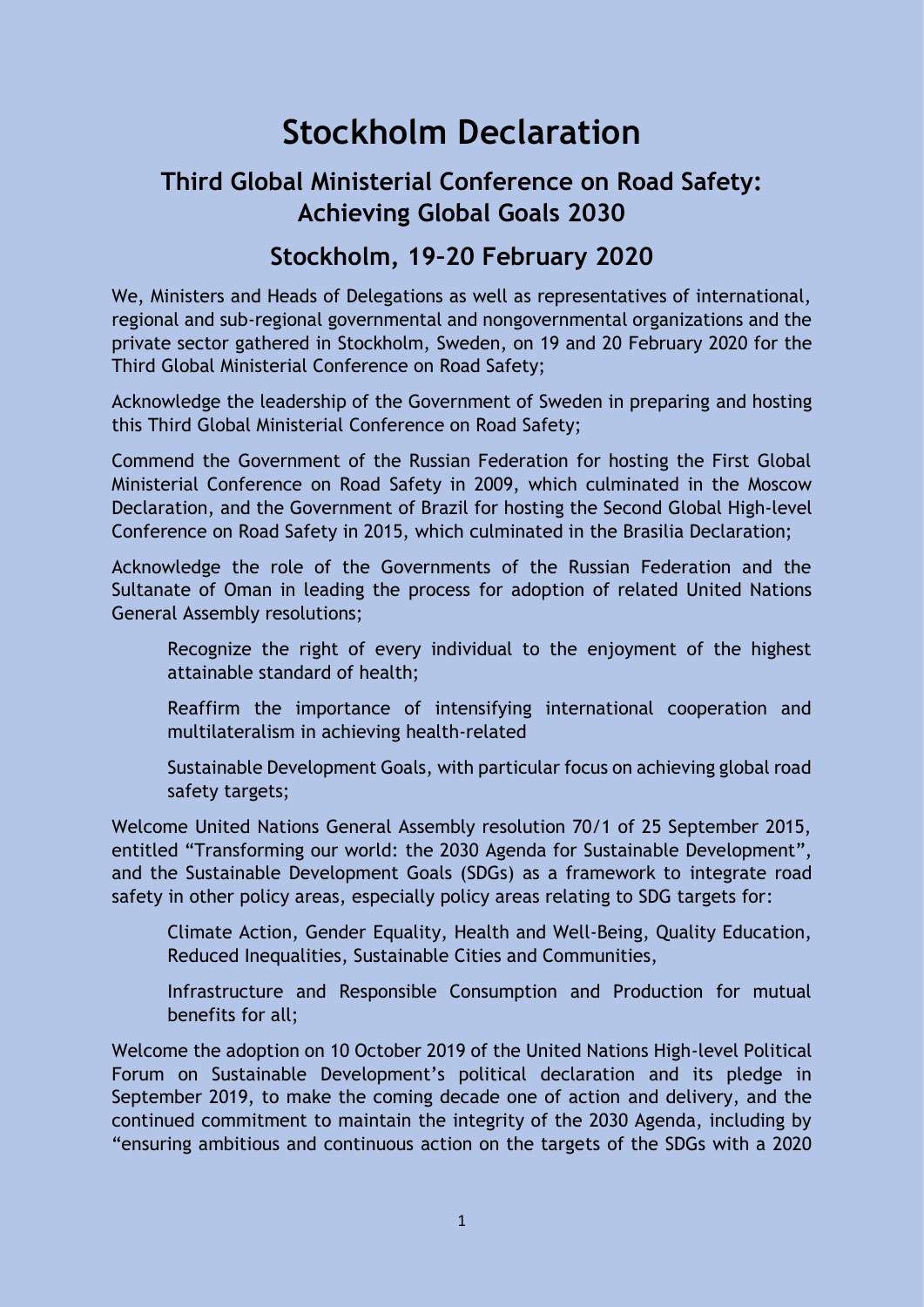timeline1", including target 3.6 of reducing road traffic fatalities and injuries by half;

Welcome the adoption of sub-national, national and regional road safety strategies, targets and action plans such as

those already adopted by the Central Asia Regional Economic Cooperation (CAREC) and the European Union (EU) to meet the target to halve road deaths and serious injuries by 2030; and recognize the importance of regional initiatives to mobilize multi-sector road safety partnerships;

Welcome and encourage monitoring and reporting of progress towards the achievement of Road Safety goals, such as

the Voluntary Global Road Safety Performance Targets agreed by United Nations Member States;

Welcome key achievements to date of the Decade of Action for Road Safety 2011– 2020, including enhanced global coordination through the World Health Organization, the United Nations Regional Commissions and the United Nations Road Safety Collaboration, increased accession and implementation of the United Nations legal instruments on road safety, greater civil society engagement, production and dissemination of information resources on road traffic injury prevention including the WHO Global Status Reports on Road Safety, inclusion of road safety targets SDGs, the establishment of the United Nations Road Safety Fund by support of the United Nations Secretary-General, the appointment and efforts of the United Nations Secretary-General's Special Envoy for Road Safety in effectively mobilizing sustained high-level commitment to road safety, the increased commitment of the World Bank and other MDBs to road safety, increased focus and resources for road safety by many governments and the private sector including through donations to the Global Road Safety Facility and the Global Road Safety Partnership;

Acknowledge the lessons learnt from the Decade of Action for Road Safety 2011– 2020 such as the need to promote an integrated approach to road safety such as a safe system approach and Vision Zero, pursue long-term and sustainable safety solutions, and strengthen national inter-sectoral collaboration including engagement with NGOs and civil society as well as businesses and industry which contribute to and influence the social and economic development of countries;

Commend the progress made but emphasize that all countries still face major challenges and whilst there are specific regional and local challenges there are also many proven measures that need to be intensified everywhere;

Recognize and work together to share experiences on adoption and enforcement of legislation on behavioural risks such as speeding, drinking and driving and failing to use seat-belts, child restraints and motorcycle helmets and implementation of proven measures to mitigate such risks, which could save hundreds of thousands of lives annually, but are still not being addressed in most countries;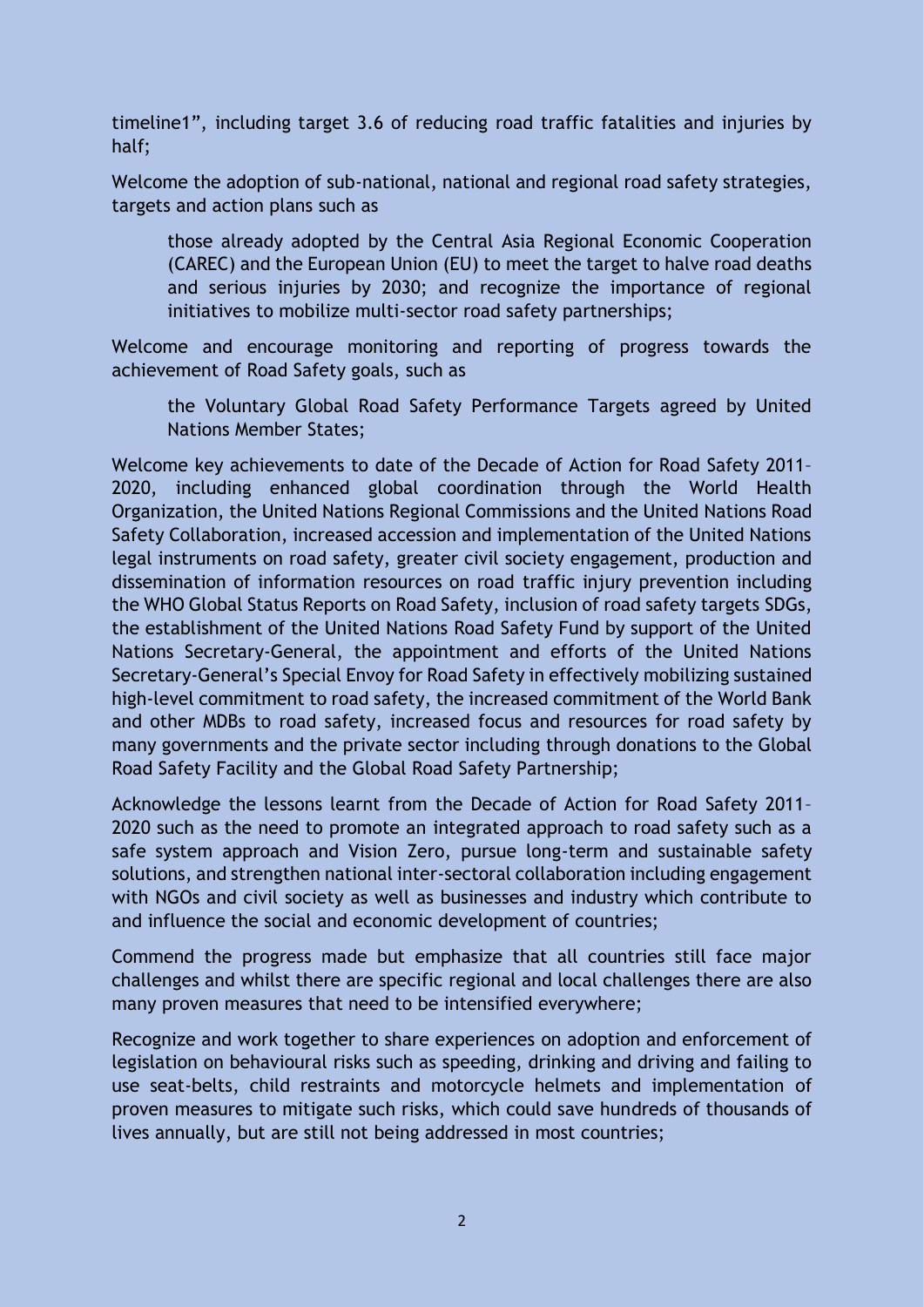Express great concern that road traffic crashes kill more than 1.35 million people every year, with over 90% of these casualties occurring in low- and middle-income countries, that these collisions are the leading cause of death for children and young adults aged 5–29 years, and that the projected up to 500 million road traffic deaths and injuries worldwide between 2020 and 2030 constitute a preventable epidemic and crisis that to avoid will require more significant political commitment, leadership and greater action at all levels in the next decade;

Acknowledge the significant impact of road traffic crashes on children and youth and emphasize the importance of taking into account their needs and those of other vulnerable populations including older people and persons with disabilities;

Call attention to the damaging impact of road crashes and related deaths and injuries on long-term national economic growth, the unequal progress across regions and income levels and express concern over the fact that no low-income countries have reduced the number of road traffic deaths between 2013 and 2016 which highlights clearly the link between development and road safety;

Acknowledge that the overwhelming majority of road traffic deaths and injuries are preventable and that they remain a major development and public health problem that has broad social and economic consequences which, if unaddressed, will affect progress towards the achievement of the SDGs;

Recognize the distinct and divergent challenges posed for road safety and sustainability in both urban and rural areas and note in particular the growing safety threat for vulnerable road users in cities;

Stress the centrality to effective, evidence-based policymaking of gathering quality data, including at the regional level, notably on deaths and serious injuries;

Recognize that advanced vehicle safety technologies are among the most effective of all automotive safety devices;

Recognize our shared responsibility between system designers and road users to move towards a world free from road traffic fatalities and serious injuries and that addressing road safety demands multi-stakeholder collaboration among the public and private sectors, academia, professional organizations, nongovernmental organizations and the media;

Recognize that SDG target 3.6 will not be met by 2020 and that significant progress can only be achieved through stronger national leadership, global cooperation, implementation of evidence-based strategies and engagement with all relevant actors including the private sector, as well as additional innovative approaches.

#### **Reiterating our strong commitment to achieving global goals by 2030 and emphasizing our shared responsibility, we hereby resolve to;**

1. Reaffirm our commitment to the full implementation of the 2030 Agenda, recognizing the synergies between the SDG policy areas, as well as the need to work in an integrated manner for mutual benefits;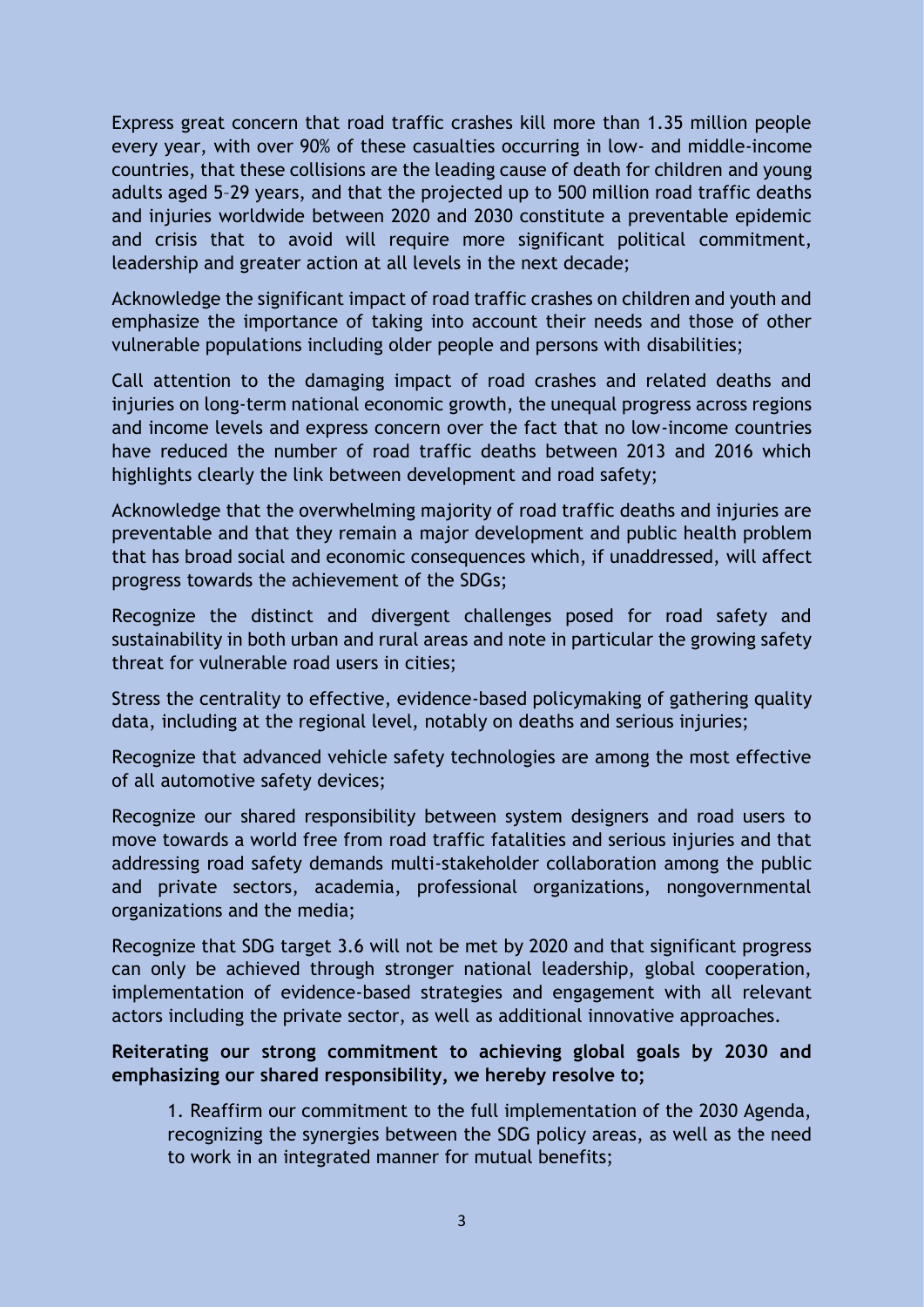2. Address the connections between road safety, mental and physical health, development, education, equity, gender equality, sustainable cities, environment and climate change, as well as the social determinants of safety and the interdependence between the different SDGs, recalling that the SDGs and targets are integrated and indivisible;

3. Call upon Member States to contribute to reducing road traffic deaths by at least 50% from 2020 to 2030 in line with the United Nations High-Level Political Forum on Sustainable Development's pledge to continue action on the road safety related SDG targets, including 3.6 after 2020, and to set targets to reduce fatalities and serious injuries, in line with this commitment, for all groups of road users and especially vulnerable road users such as pedestrians, cyclists and motorcyclists and users of public transport;

4. Call upon Member States and the international community to address the unacceptable burden of road traffic injury on children and young people as a priority, increasing political commitment, by ensuring that the Global Strategy for Women's, Children's and Adolescents' Health delivers necessary action on road safety;

5. Ensure political commitment and responsibility at the highest level and establish regional, national and subnational strategies and action plans for road safety and contributions from different governmental agencies as well as multi-sectoral partnerships to deliver the scale of efforts required at regional, national and sub-national levels to achieve SDG targets, and that these strategies and efforts are transparent and public;

6. Encourage Member States that have not yet done so to consider becoming contracting parties to the United Nations legal instruments on road safety as well as applying, implementing and promoting their provisions or safety regulations, and ensure that legislation and standards for road design and construction, vehicles, and road use are consistent with safe system principles and are enforced;

7. Include road safety and a safe system approach as an integral element of land use, street design, transport system planning and governance, especially for vulnerable road users and in urban areas, by strengthening institutional capacity with regard to road safety laws and law enforcement, vehicle safety, infrastructure improvements, public transport, post-crash care, and data;

8. Speed up the shift toward safer, cleaner, more energy efficient and affordable modes of transport and promote higher levels of physical activity such as walking and cycling as well as integrating these modes with the use of public transport to achieve sustainability;

9. Encourage and incentivize the development, application and deployment of existing and future technologies and other innovations to improve accessibility and all aspects of road safety from crash prevention to emergency response and trauma care, with special attention given to the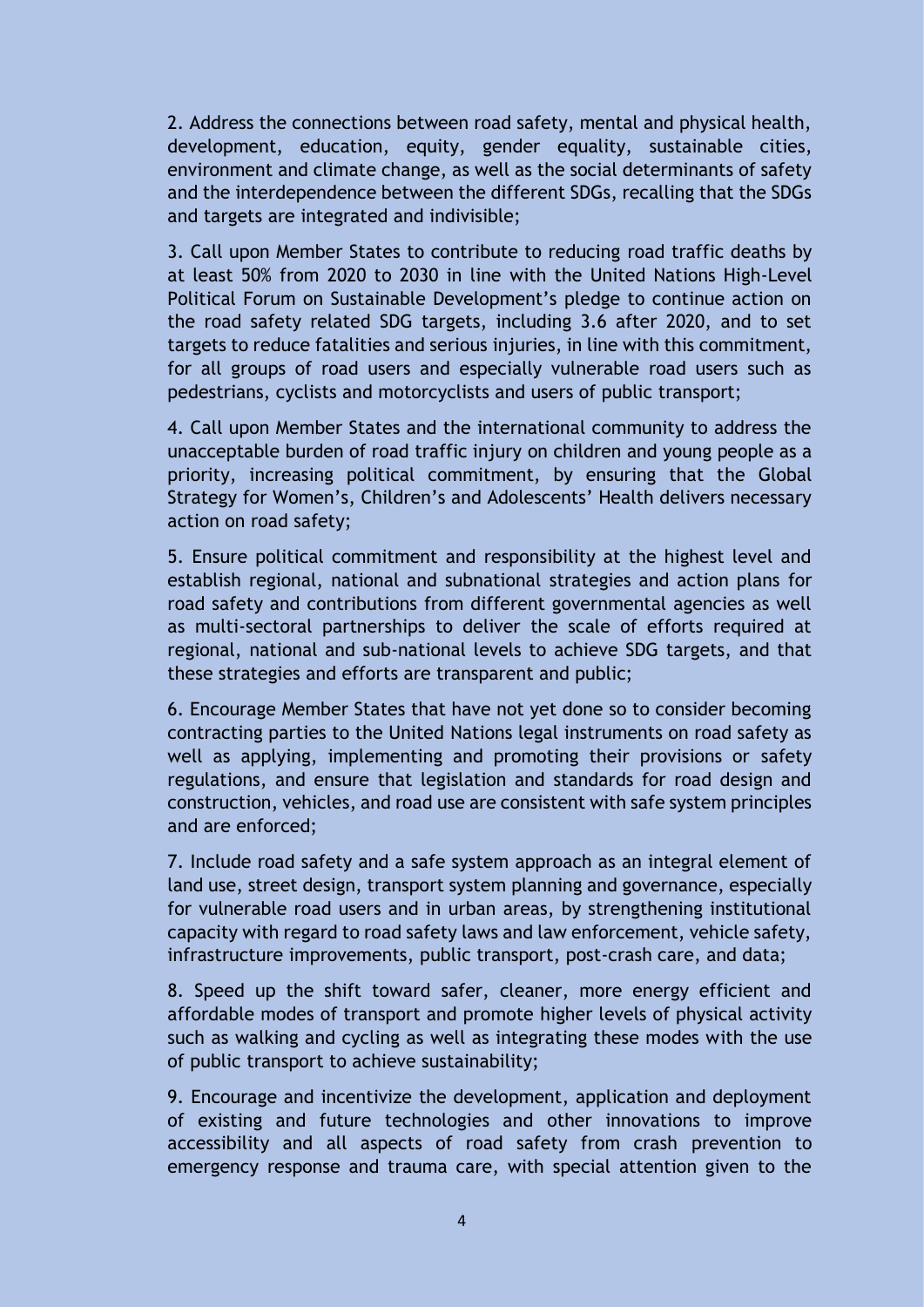safety needs of those road users who are the most vulnerable including pedestrians, cyclists, motorcyclists and users of public transport;

10. Ensure timely access to high quality emergency and long-term health care services for the injured and recognize that an effective post-crash response includes also mental, social and legal support for victims, survivors and families;

11. Focus on speed management, including the strengthening of law enforcement to prevent speeding and mandate a maximum road travel speed of 30 km/h in areas where vulnerable road users and vehicles mix in a frequent and planned manner, except where strong evidence exists that higher speeds are safe, noting that efforts to reduce speed in general will have a beneficial impact on air quality and climate change as well as being vital to reduce road traffic deaths and injuries;

12. Ensure that all vehicles produced and sold for every market by 2030 are equipped with appropriate levels of safety performance, and that incentives for use of vehicles with enhanced safety performance are provided where possible;

13. Ensure that an integrated road safety approach and minimum safety performance standards for all road users are a key requirement in road infrastructure improvements and investments;

14. Call upon businesses and industries of all sizes and sectors to contribute to the attainment of the road safety related SDGs by applying safe system principles to their entire value chain including internal practices throughout their procurement, production and distribution process, and to include reporting of safety performance in their sustainability reports;

15. Call upon public organisations at all levels to procure safe and sustainable transport services and vehicles and encourage the private sector to follow this example, including the purchase of safe and sustainable vehicle fleets;

16. Encourage increased investment in road safety, recognizing the high rates of return of road injury prevention projects and programs and the necessity of scaling up activities to meet the road safety related SDGs;

17. Emphasize the importance of monitoring and reporting progress towards the achievement of our common goals and, as appropriate, the Voluntary Global Road Safety Performance Targets agreed by Member States, and call upon the World Health Organization to continue to collect, publish and disseminate data through the series of Global Status Reports on Road Safety, leveraging as appropriate existing efforts including those of regional road safety observatories to harmonize and make road safety data available and comparable;